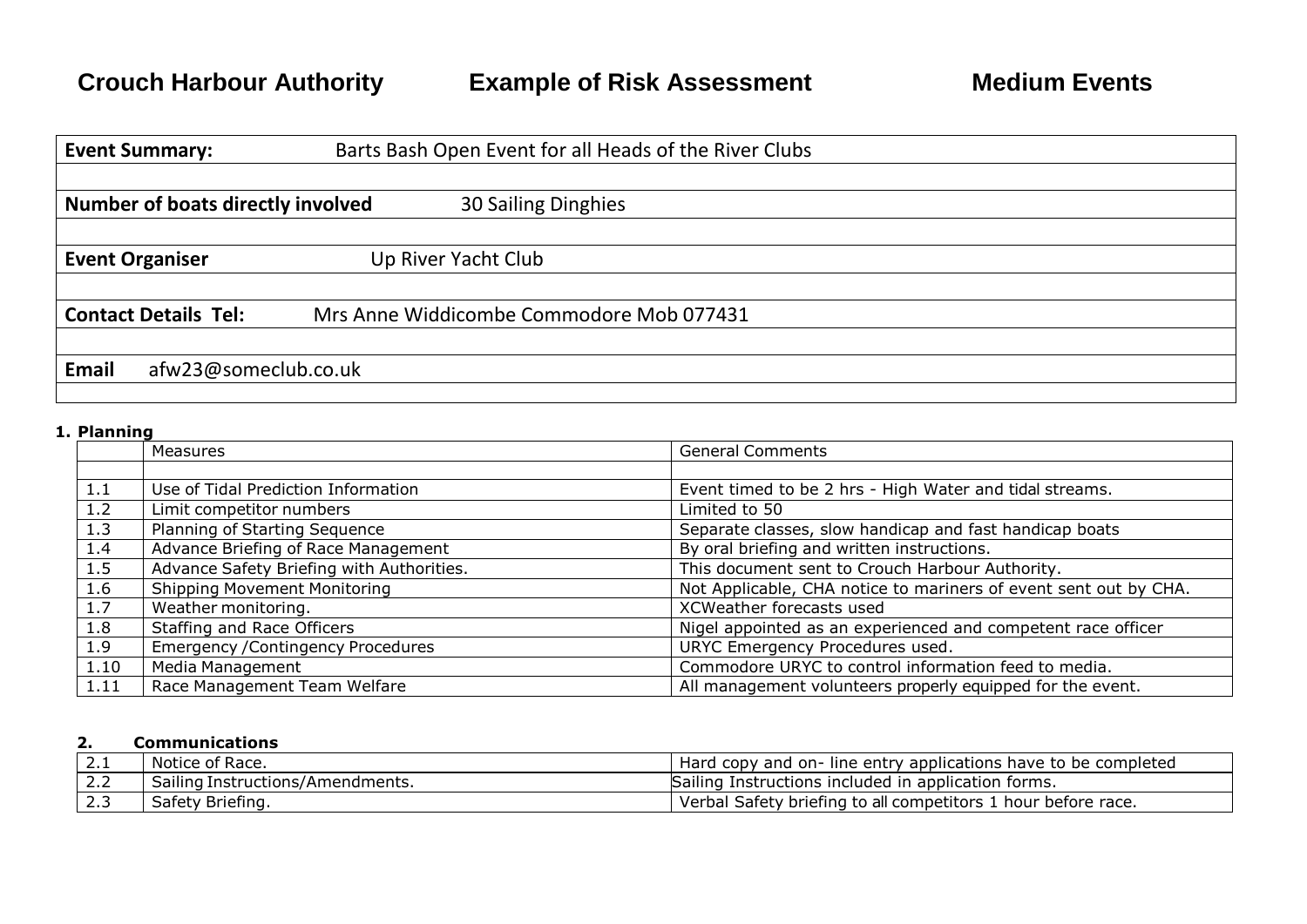| 2.4 | Competitors' Shore Contact.                 | Next of kin for all boats and crew recorded prior to race.   |
|-----|---------------------------------------------|--------------------------------------------------------------|
| 2.5 | Shore Signals.                              | Race Signals as provided under RRS from race box.            |
| 2.6 | <b>VHF Radio Announcements.</b>             | VHF channel 37 used                                          |
| 2.7 | Communication with Authorities.             | Landline to CHA and Coastguard via Channel 16                |
| 2.8 | Mobile Telephones and VHF                   | All safety boats have VHF who will communicate with dinghies |
| 2.9 | <b>International Collisions Regulations</b> | In entry form declaration                                    |

# **3. Control Measures before start**

| 3.1 | Safety inspections.                                     | Specified in race instructions, spot checks by race officer          |
|-----|---------------------------------------------------------|----------------------------------------------------------------------|
| 3.2 | Marshalling and Patrol boats                            | 3 Safety craft for traffic control keep dinghies away from moorings. |
| 3.3 | <b>Competitor Marshalling Areas</b>                     | Designated areas for waiting to start specified.                     |
| 3.4 | Postponement/suspension of Starts                       | Signal displayed by sound and visual signals as necessary            |
| 3.5 | Length of Starting Line                                 | Matched to boat numbers by race officer.                             |
| 3.6 | Traffic                                                 | Large commercial boats informed of race                              |
| 4.  | Additional Control Measures after start and during race |                                                                      |
| 4.1 | Abandonment.                                            | In the event of adverse weather over force 7 Beaufort Scale          |
| 4.2 | Shortening course.                                      | Sound and Visual signal from race box and safety boats.              |
| 4.3 | Race Observers.                                         | Observers on shore at strategic locations.                           |
| 4.4 | Escort vessels                                          | 4 safety boats and experienced crew from neighbouring clubs vessels. |
| 4.5 | Monitoring of wind/sea conditions                       | Visually from race box and reports from safety boats.                |
| 5.  | <b>Additional Control Measures at Finish</b>            |                                                                      |
| 5.1 | Finish Line Length                                      | Where there are no moorings in front of race box.                    |
| 5.2 | Retirement monitoring.                                  | Reporting by boats retiring to race officer and signed in sheet      |
| 5.3 | <b>Race Declaration</b>                                 | Boats sign in after race.                                            |
| 6.  | <b>Special Control Measures</b>                         |                                                                      |
| 6.1 | Any collision with a moored boat is disqualification    |                                                                      |
| 6.2 |                                                         |                                                                      |
| 6.3 |                                                         |                                                                      |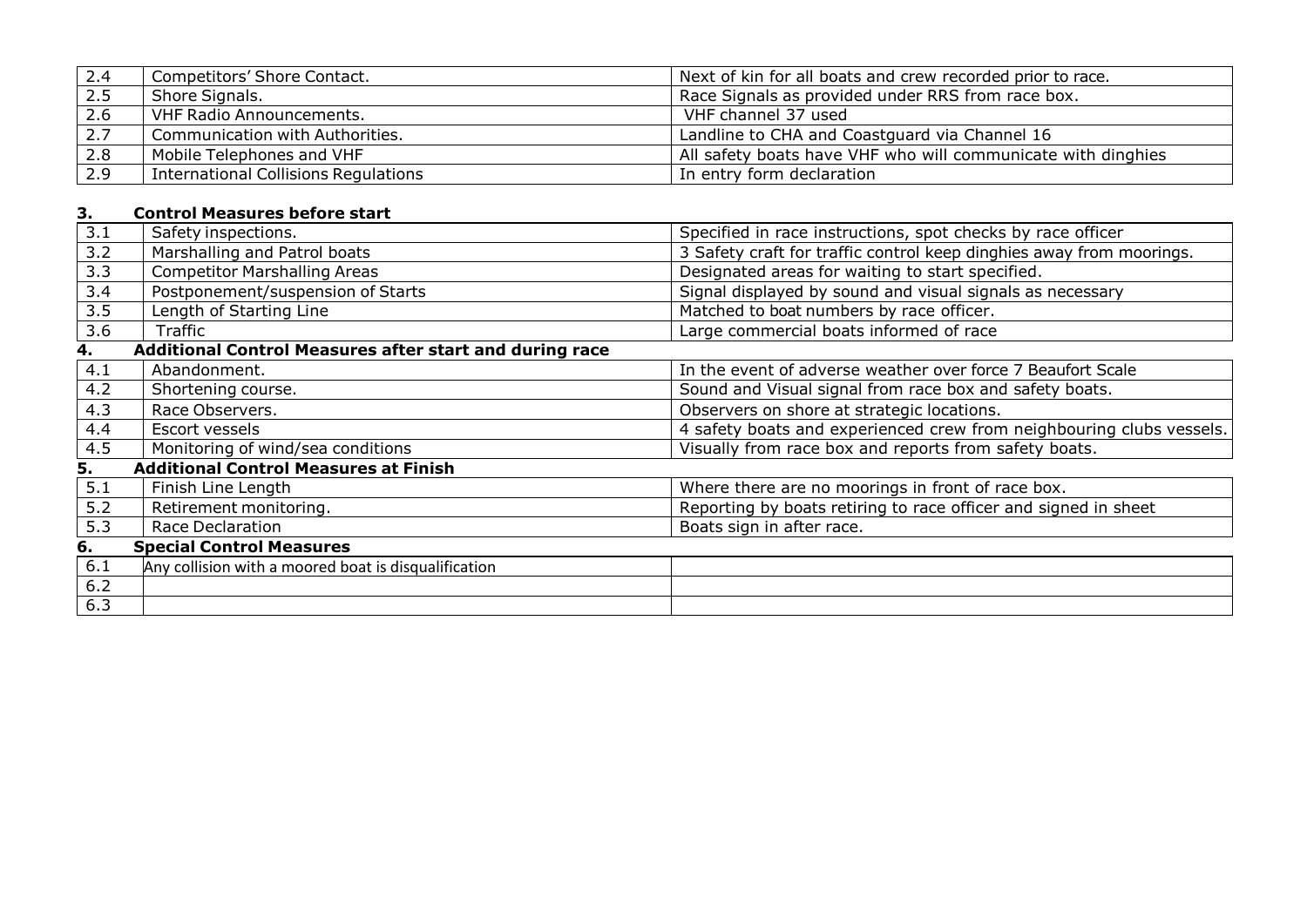# **Sketch chart of Operating Area**

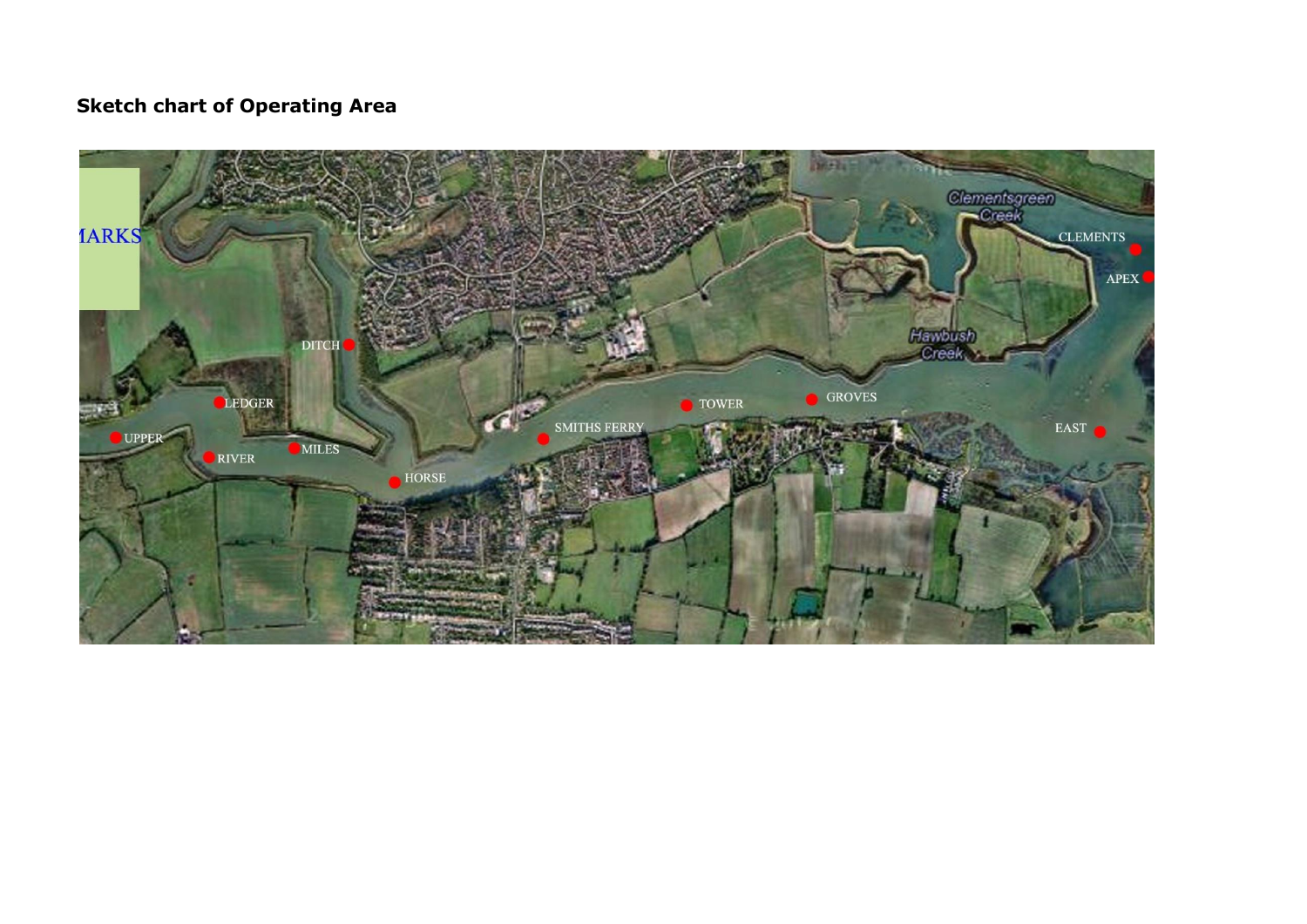| <b>Event Summary:</b>                       | <b>Fambridge Cruiser Races</b> |                                                                     |
|---------------------------------------------|--------------------------------|---------------------------------------------------------------------|
|                                             |                                |                                                                     |
| <b>Number of boats directly involved:</b>   |                                | Normally up to ten occasionally up to 15                            |
|                                             |                                |                                                                     |
| <b>Event Organisers:</b>                    |                                | North Fambridge Yacht Club, West Wick Yacht Club and Brandy Hole CC |
|                                             |                                |                                                                     |
| <b>Contact Details Tel:</b>                 |                                | NIC Smith mob. 07000000                                             |
|                                             |                                |                                                                     |
| <b>Email:</b> Email nicosmith@some club.com |                                |                                                                     |
|                                             |                                |                                                                     |

#### **1. Planning**

|      | Measures                                  | <b>General Comments</b>                                                  |
|------|-------------------------------------------|--------------------------------------------------------------------------|
|      |                                           |                                                                          |
| 1.1  | Use of Tidal Prediction Information       | Time events to suit tidal times and direction                            |
| 1.2  | Limit competitor numbers                  | Numbers up to 15.                                                        |
| 1.3  | Planning of Starting Sequence             | Slow handicap and fast class starts staggered to avoid risk of collision |
| 1.4  | Advance Briefing of Race Management       | By documented race sailing instructions.                                 |
| 1.5  | Advance Safety Briefing with Authorities. | Submission of this risk assessment                                       |
| 1.6  | <b>Shipping Movement Monitoring</b>       | Obtaining details of visiting ships from CHA website                     |
| 1.7  | Weather monitoring.                       | Get up to date weather forecast, select appropriate course               |
| 1.8  | <b>Staffing Race Box</b>                  | Competent Race Officers are appointed at beginning of season             |
| 1.9  | <b>Emergency / Contingency Procedures</b> | Emergency plan and communication planned for emergencies.                |
| 1.10 | Media Management                          | Race Officer provides media management in an emergency.                  |
| 1.11 | Race Management Team Welfare              | Race management volunteers are equipped for the event                    |

#### **2. Communications**

| .            | Notice of Race.                  | Dates and race stipulations specified and circulated in advance. |
|--------------|----------------------------------|------------------------------------------------------------------|
| 2.2          | Sailing Instructions/Amendments. | Rules of sailing circulated in advance<br>Racing                 |
| ר ה<br>ب . ک | Safety Briefing.                 | Verbal Safety briefing to all competitors before the start       |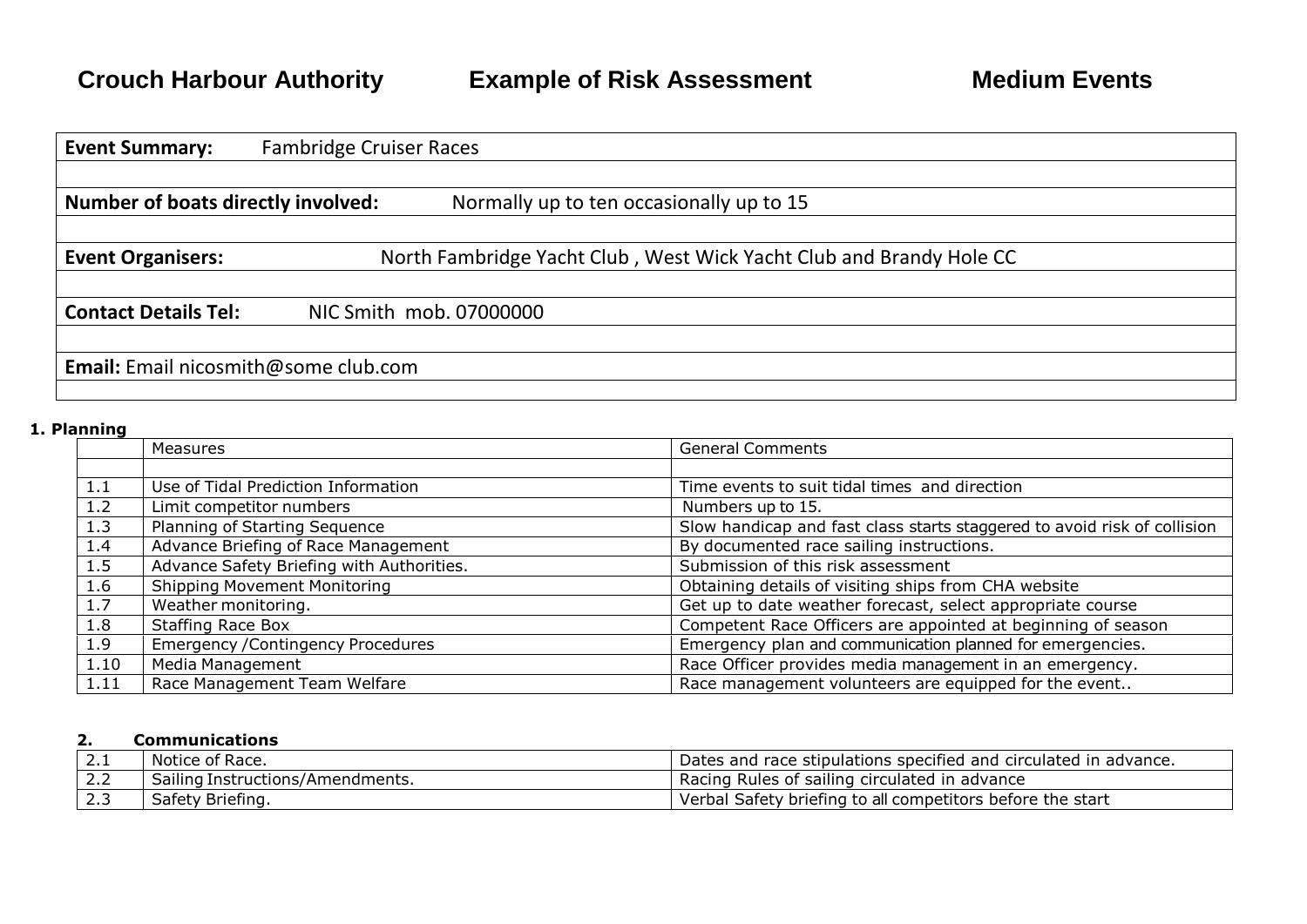| 2.4 | Competitors' Shore Contact.                 | Race officer Record s details of all boats entering.        |
|-----|---------------------------------------------|-------------------------------------------------------------|
| 2.5 | Shore Signals.                              | Course Signals displayed at NFYC, use of sound signals, VHF |
| 2.6 | VHF Radio Announcements.                    | VHF channel 37 used by all boats                            |
| 2.7 | Communication with Authorities.             | Ch 16 as appropriate                                        |
| 2.8 | Mobile Telephones and VHF                   | Ch 37 used for race communication                           |
| 2.9 | <b>International Collisions Regulations</b> | Applied by all helms.                                       |

# **3. Control Measures before start**

| 3.1              | Safety inspections.                                     | Checks of new entrants of safety equipment.                                   |
|------------------|---------------------------------------------------------|-------------------------------------------------------------------------------|
| 3.2              | Marshalling and Patrol boats                            | Trot boat is used as an escort vessel for all races                           |
| $\overline{3.3}$ | <b>Competitor Marshalling Areas</b>                     | Designated area is East of and clear of moorings in open water                |
| 3.4              | Postponement/suspension of Starts                       | By vhf and acknowledged by all competitors                                    |
| 3.5              | Length of Starting Line                                 | Start line East end and clear of moorings                                     |
| 3.6              | Ferry Traffic                                           | Not applicable                                                                |
| 4.               | Additional Control Measures after start and during race |                                                                               |
| 4.1              | Abandonment.                                            | In the event of adverse weather or other factors.                             |
| 4.2              | Shortening course.                                      | In the event of lack of wind or other factors announced over VHF.             |
| 4.3              | Race Observers.                                         | Observers on shore at NFYC and escort trot boat.                              |
| 4.4              | Escort vessels                                          | FYH trot boat                                                                 |
| 4.5              | Monitoring of wind/sea conditions                       | By forecast, competitors and escort vessels.                                  |
| 5.               | <b>Additional Control Measures at Finish</b>            |                                                                               |
| 5.1              | Finish Line Length                                      | Matched to number/size of competing boats.                                    |
| 5.2              | Retirement monitoring.                                  | Reporting by all boats retiring and trot boat crew.                           |
| 5.3              | <b>Race Declaration</b>                                 | Boats report back after race monitor all finishers.                           |
| 5.4              | Use of Engine                                           | Boats to clear line after crossing the finishing line                         |
| 6.               | <b>Special Control Measures</b>                         |                                                                               |
| 6.1              | Other hazards                                           | External risks are wash from large motor cruisers,, day tripper powered boats |
| $6.2$            |                                                         |                                                                               |
| 6.3              |                                                         |                                                                               |
|                  |                                                         |                                                                               |

# **Sketch chart of Race Area**